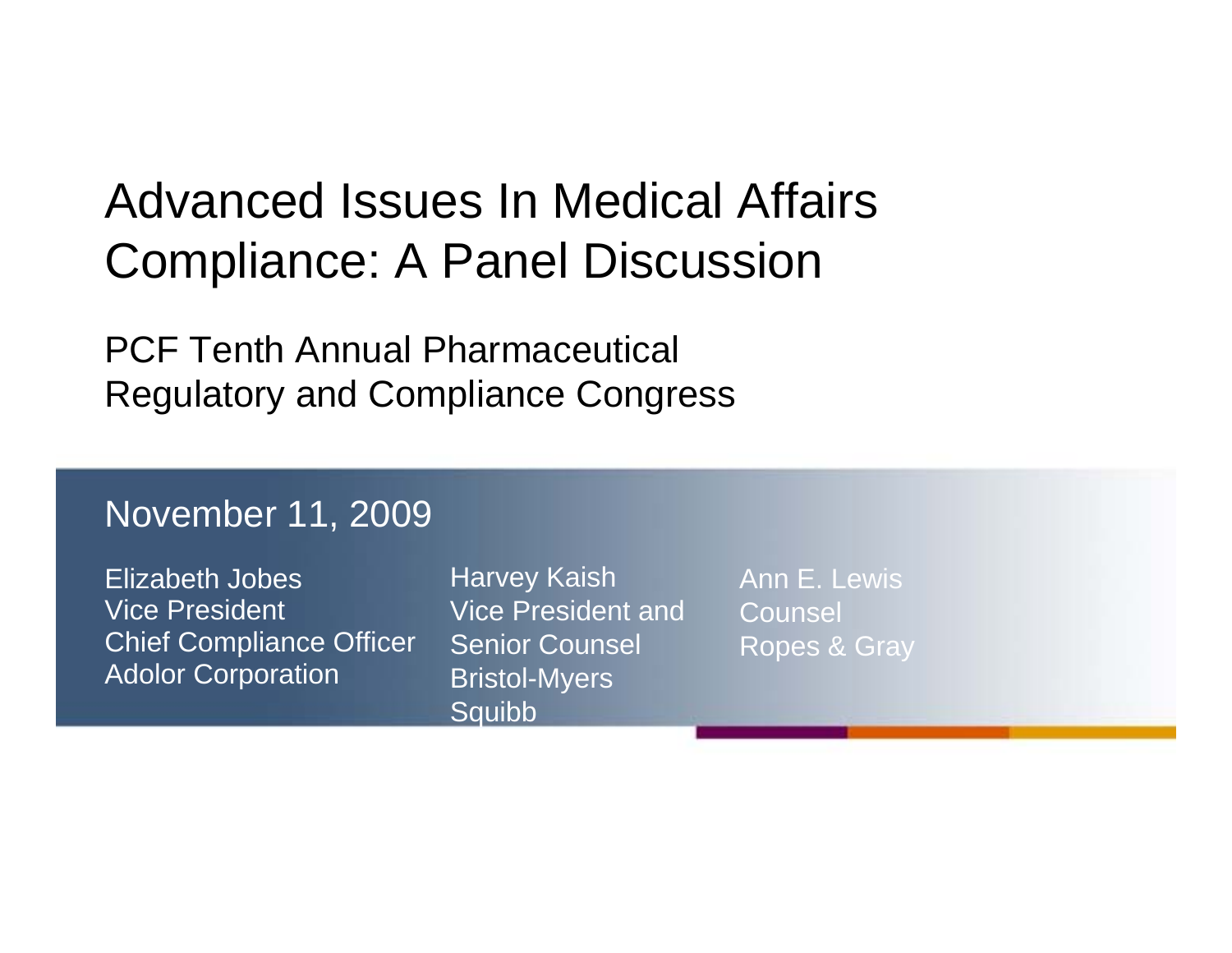#### **Disclaimers**

- The opinions expressed on the panel are the participants' own and should not be imputed to any employer, past or present. The information given in this presentation should not be construed as legal advice, but is information provided for general informational purposes only
- This presentation has been updated for today's presentation by adding audience response questions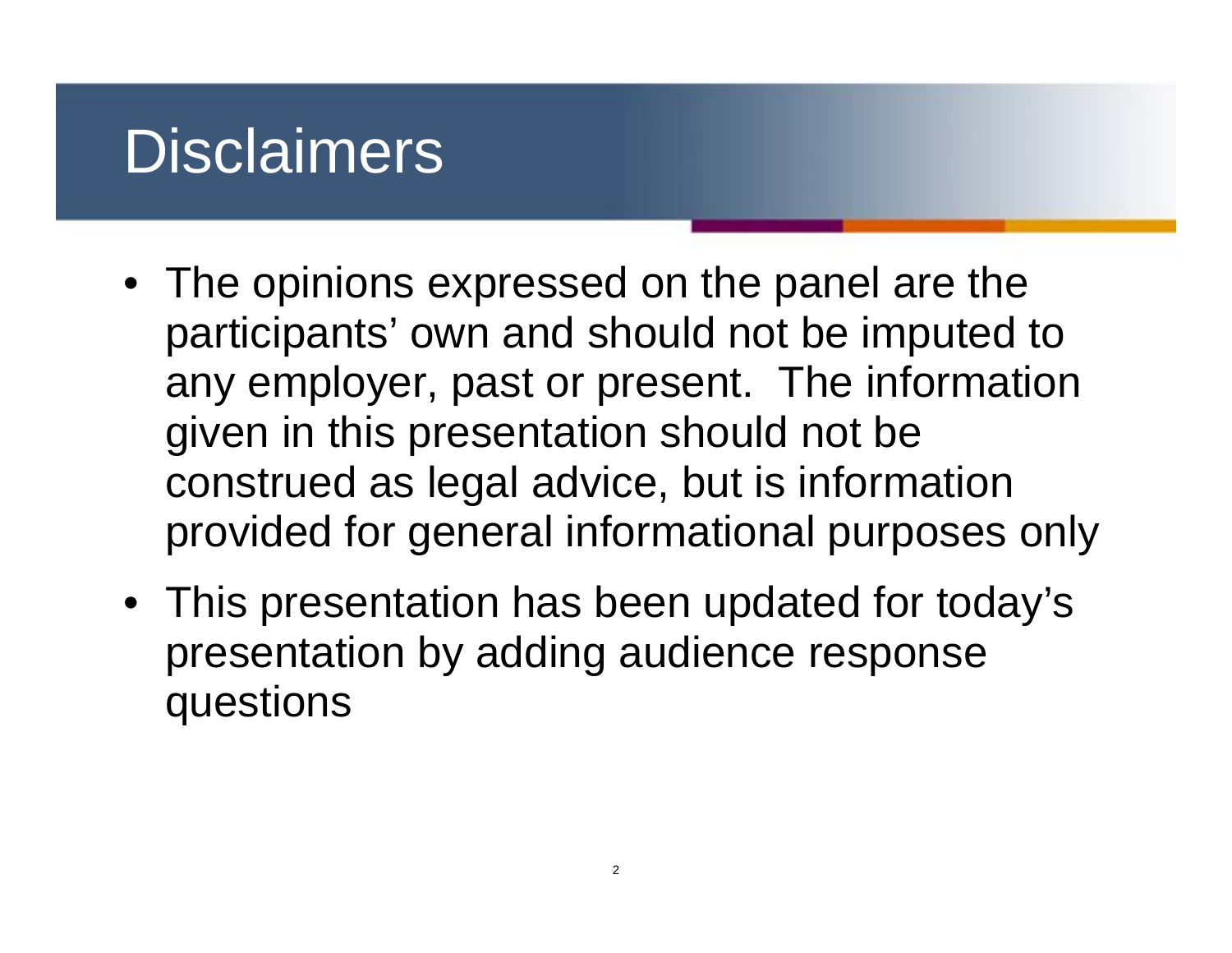## Agenda for our discussion

- Some initial questions to consider
- Medical Affairs generally
- Field Medical Affairs issues
- Independent Medical Education
- Publications
- Medical Affairs and Corporate Ethics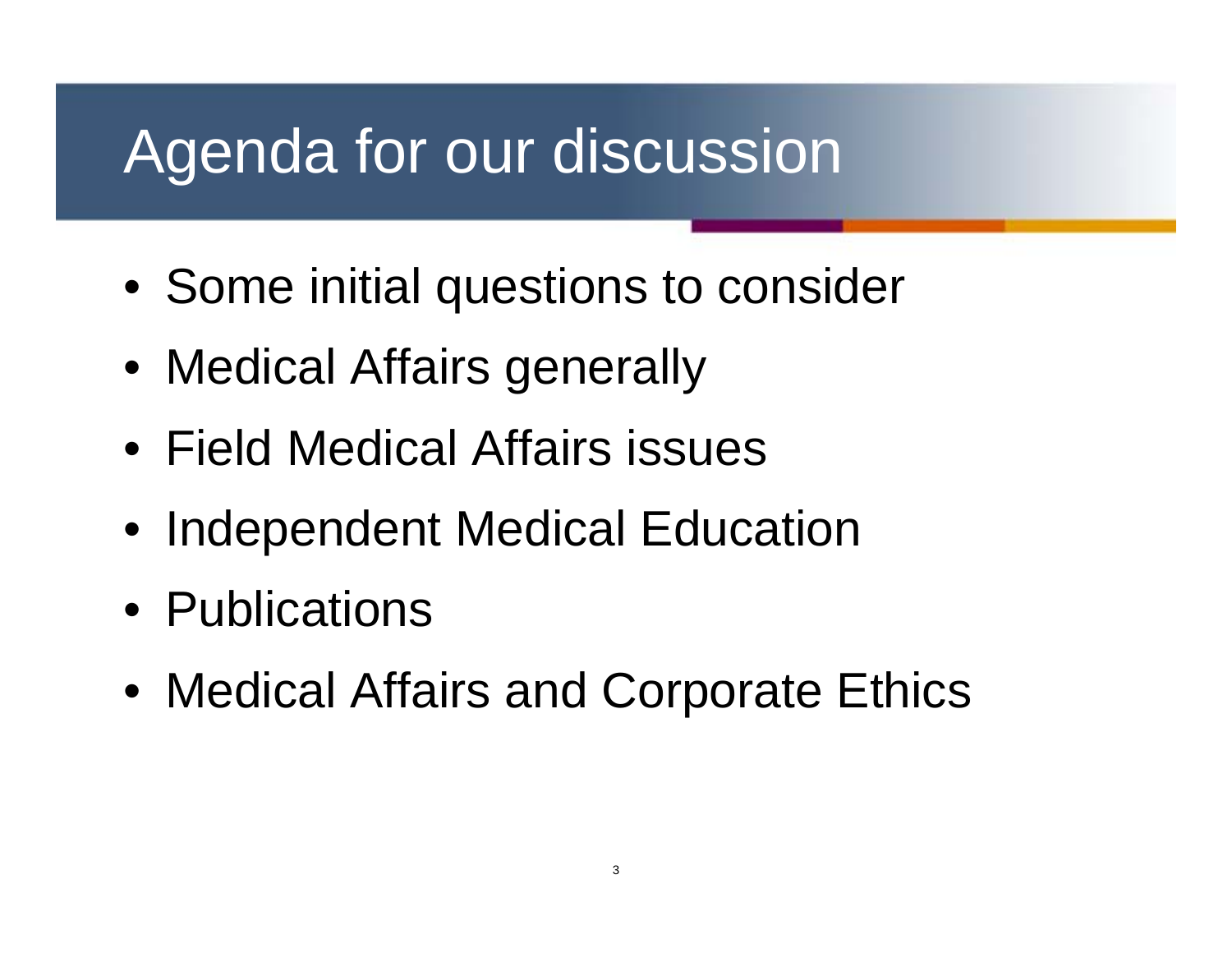#### A question about Field Medical

My company uses field medical personnel (MSLs) :

- for activities that would be considered promotional by the FDA (e.g. speaking, advising doctors about new indications, new data )
- strictly for non-promotional activities ( responding to unsolicited questions, addressing disease state issues, communicating REMs information)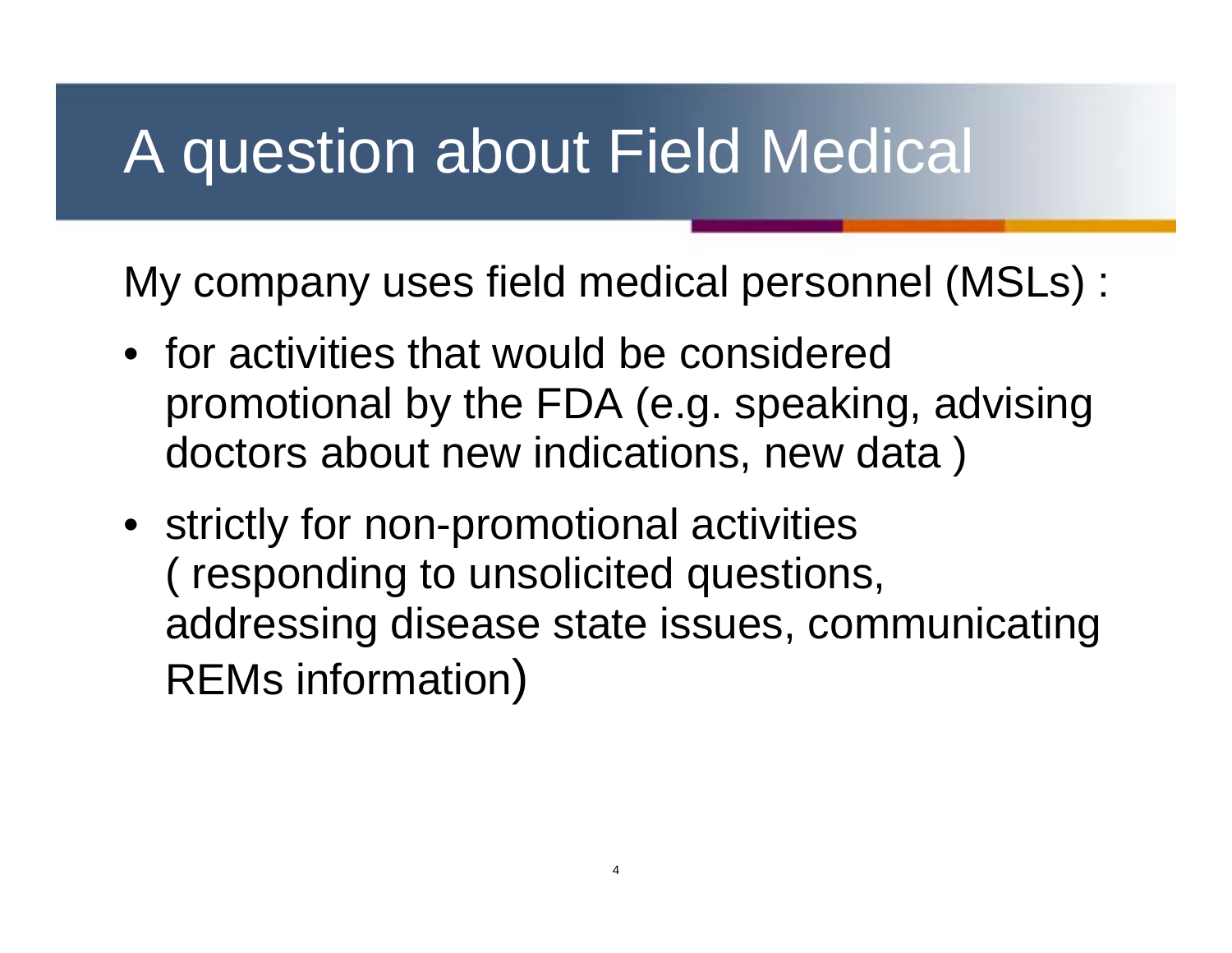## A question about business and medical strategy

In my company:

- Medical Affairs and Marketing participate collaboratively in business planning for our products and in developing medical strategies
- Business and Medical Planning are conducted separately and fire-walled
- Other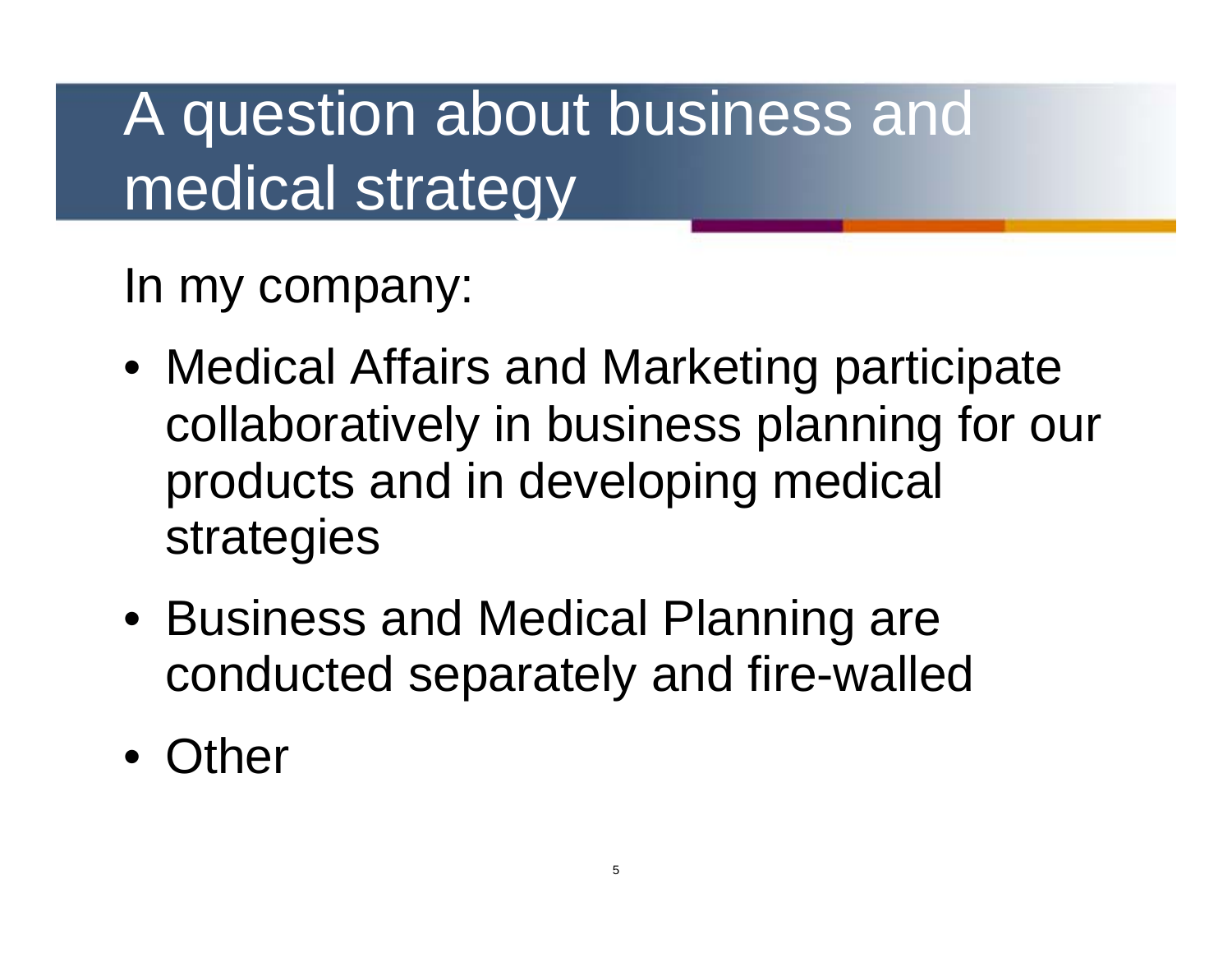## A question about grants

My company's educational grants function (CME, IME and community education support):

- Is housed in Medical Affairs
- Is housed in Compliance
- Other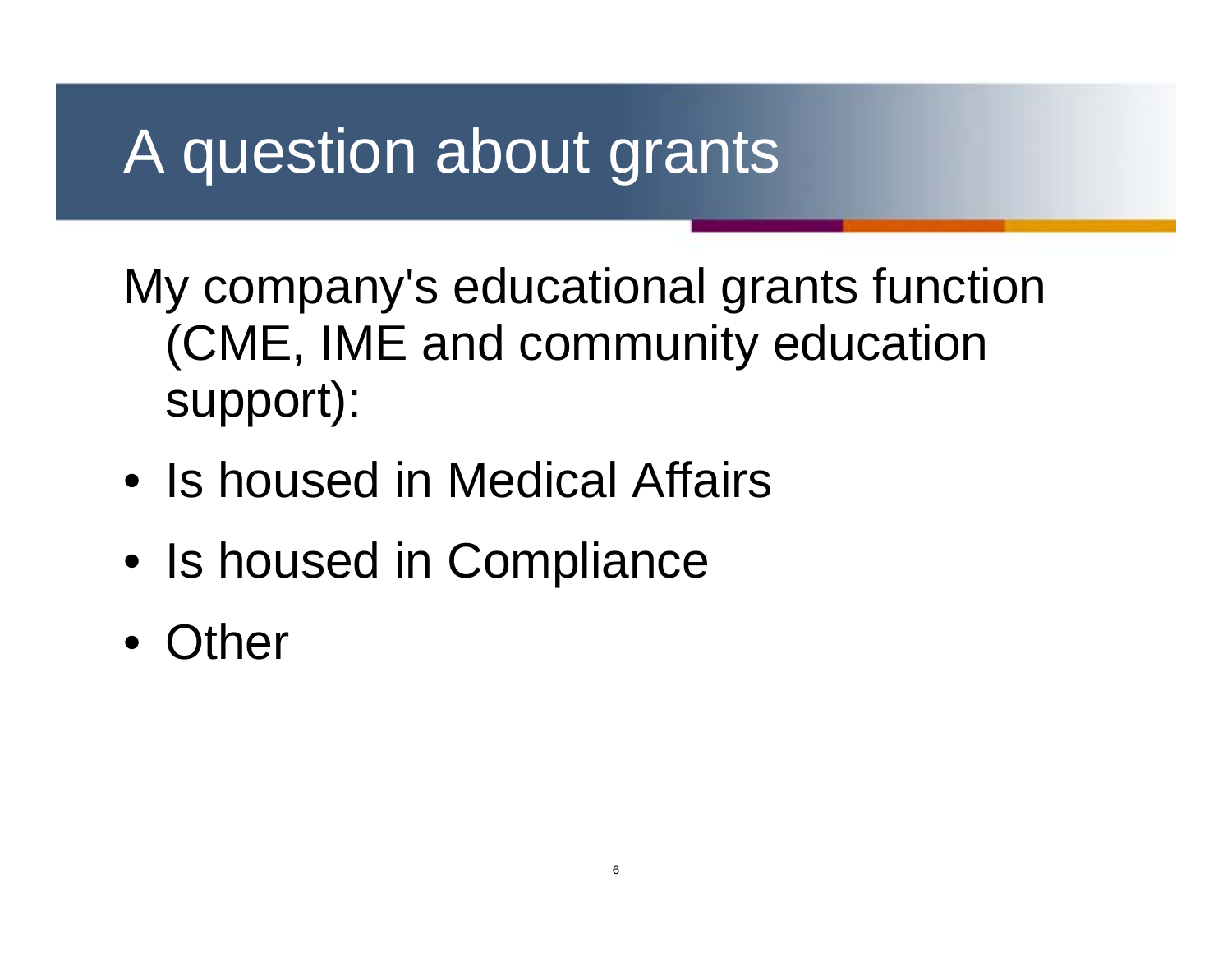# A question about Medical **Information**

My company's legal department:

- Reviews all medical information letters
- Reviews selected medical information letters (e.g., those deemed to be higher risk)
- Does not review any medical information letters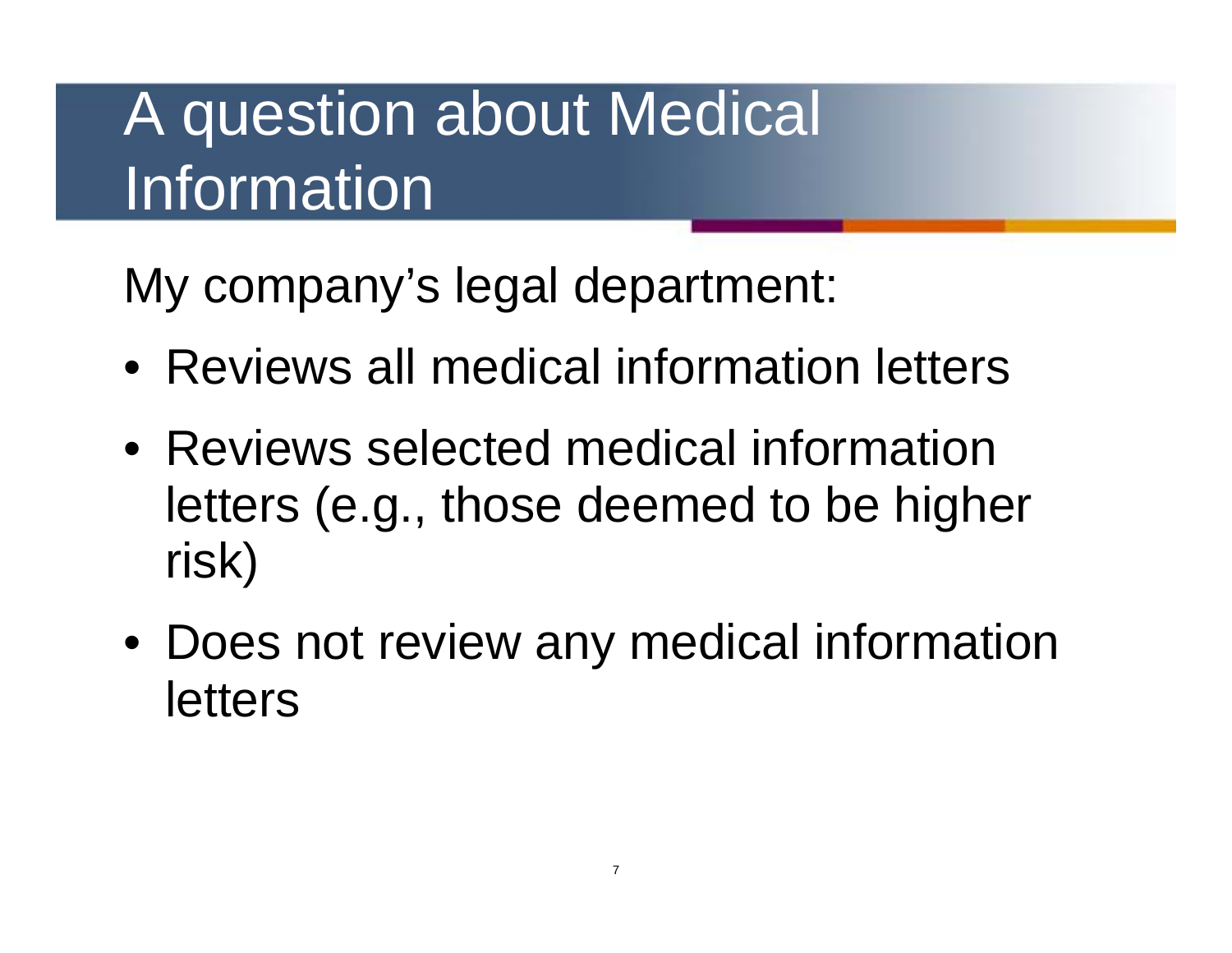## Medical Affairs : An Overview

- Regulatory basis for a Medical Affairs department is slender
	- Convention endorsed here and there by OIG and FDA in discrete areas
	- Embraced as a bulwark against intent based statutes
- Recent government enforcement focus
	- CIAs require rules for field medical interactions and unsolicited requests
	- Recent awareness of publication issues
- How Medical Affairs views itself: Medical Affairs and whistleblowers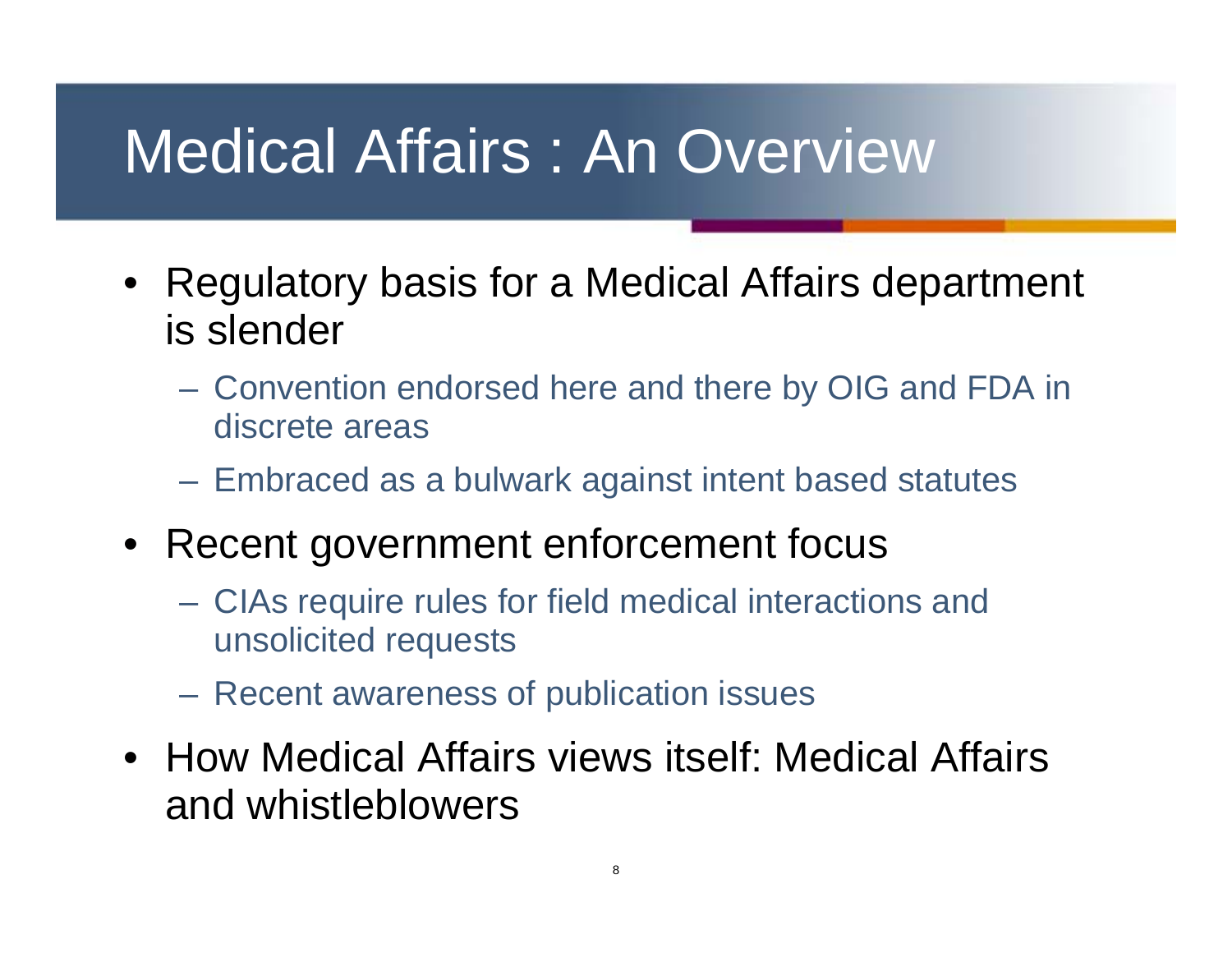## Medical Affairs: HQ Function

- Can the separation of Medical Affairs and Marketing have adverse consequences?
	- Medical role in strategic planning: "medical needs"
	- Interactions with marketing in medical strategic planning: necessarily inappropriate?
	- Risks from siloed operations versus risks of Medical Affairs under pressure from Marketing
	- Another issue for Medical Affairs HQ: safety information after Wyeth v. Levine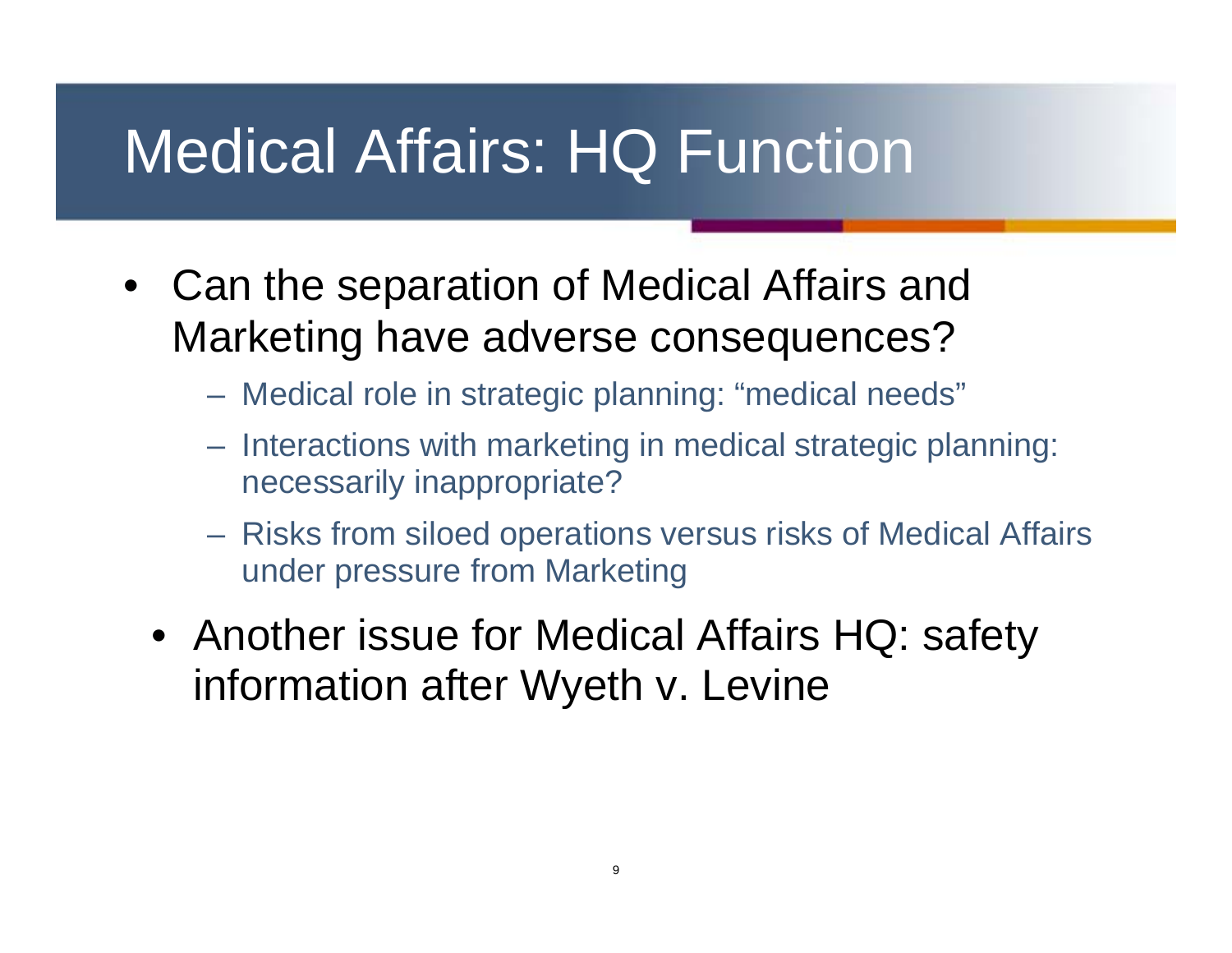#### Medical Affairs: Promotion Review Function

- Government expectations and recent off-label promotion cases
- Are your medical reviewers cognizant of the regulatory framework of promotion?
- Do they view role as strictly addressing "medical appropriateness"?
- Are they aware of the pivotal role they play in promotion compliance
	- communicating strengths and limitations of studies to review team
	- standing up to marketing
- Importance of compliance training for medical reviewers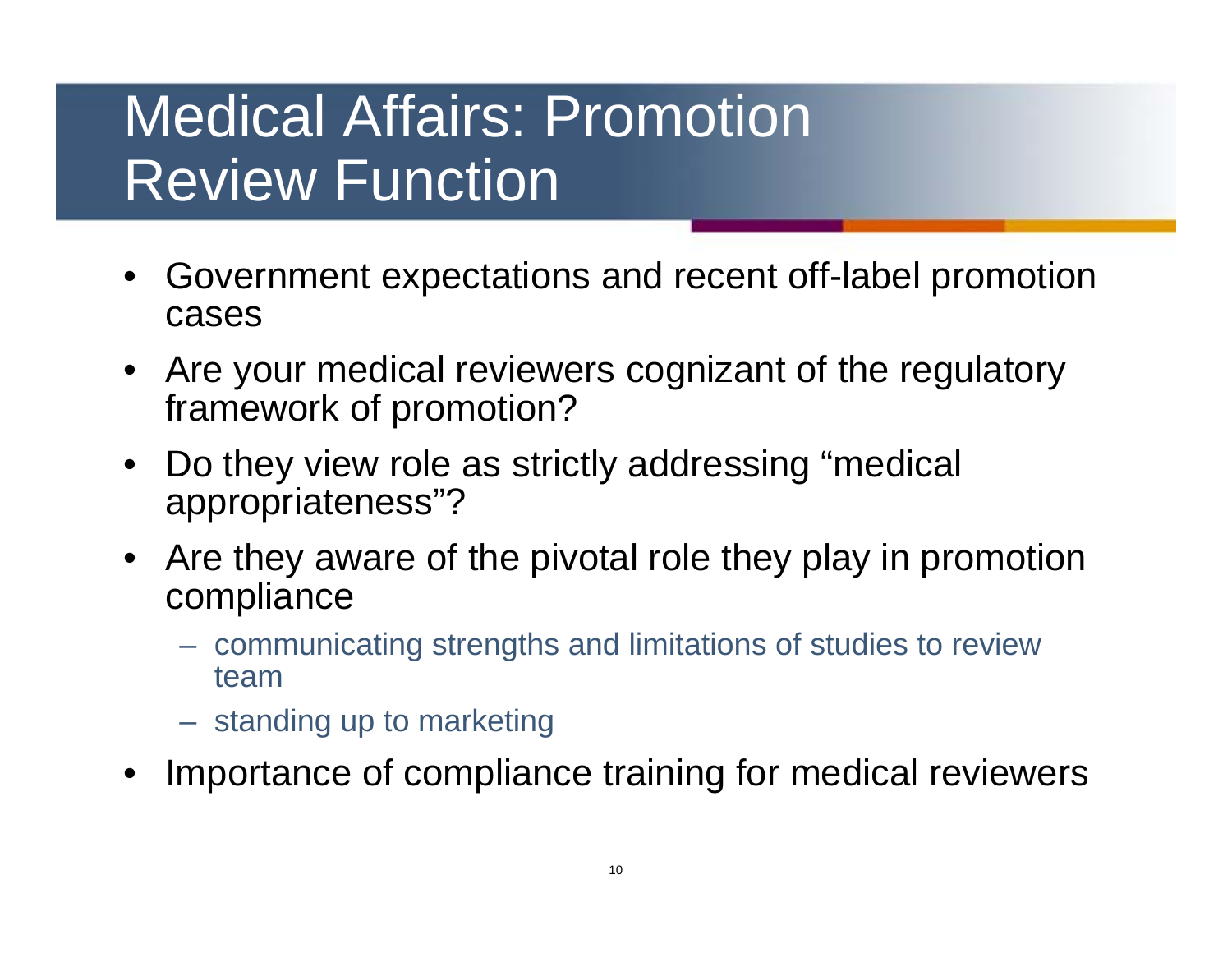#### Medical Affairs: Medical Information

Medical letters: what is the appropriate oversight?

- Applicable standard
- Need to focus questions and responses: how handled
- Who reviews: the pros and cons of legal review, and a suggested compromise:
	- Letters making any comparative claims
	- Letters on agreed upon sensitive issues
- Utilization of Medical Information for other purposes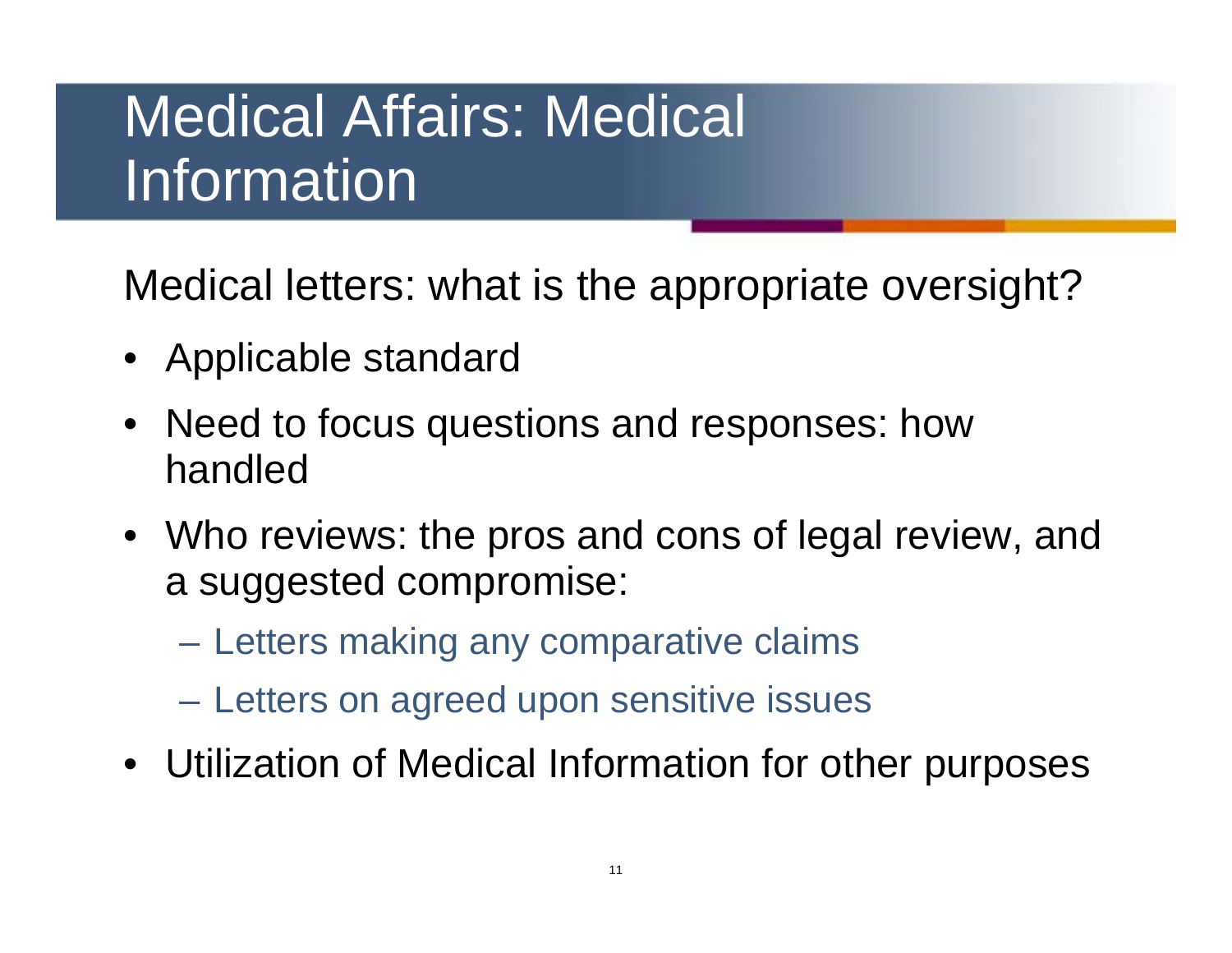#### Medical Affairs: Medical Information (cont'd)

- State prosecutors and deceptive trade practices: inclusion of negative data in your medical information letters
- Auditing and monitoring: is anyone looking at the overall picture?
- A suggested methodology for a quick review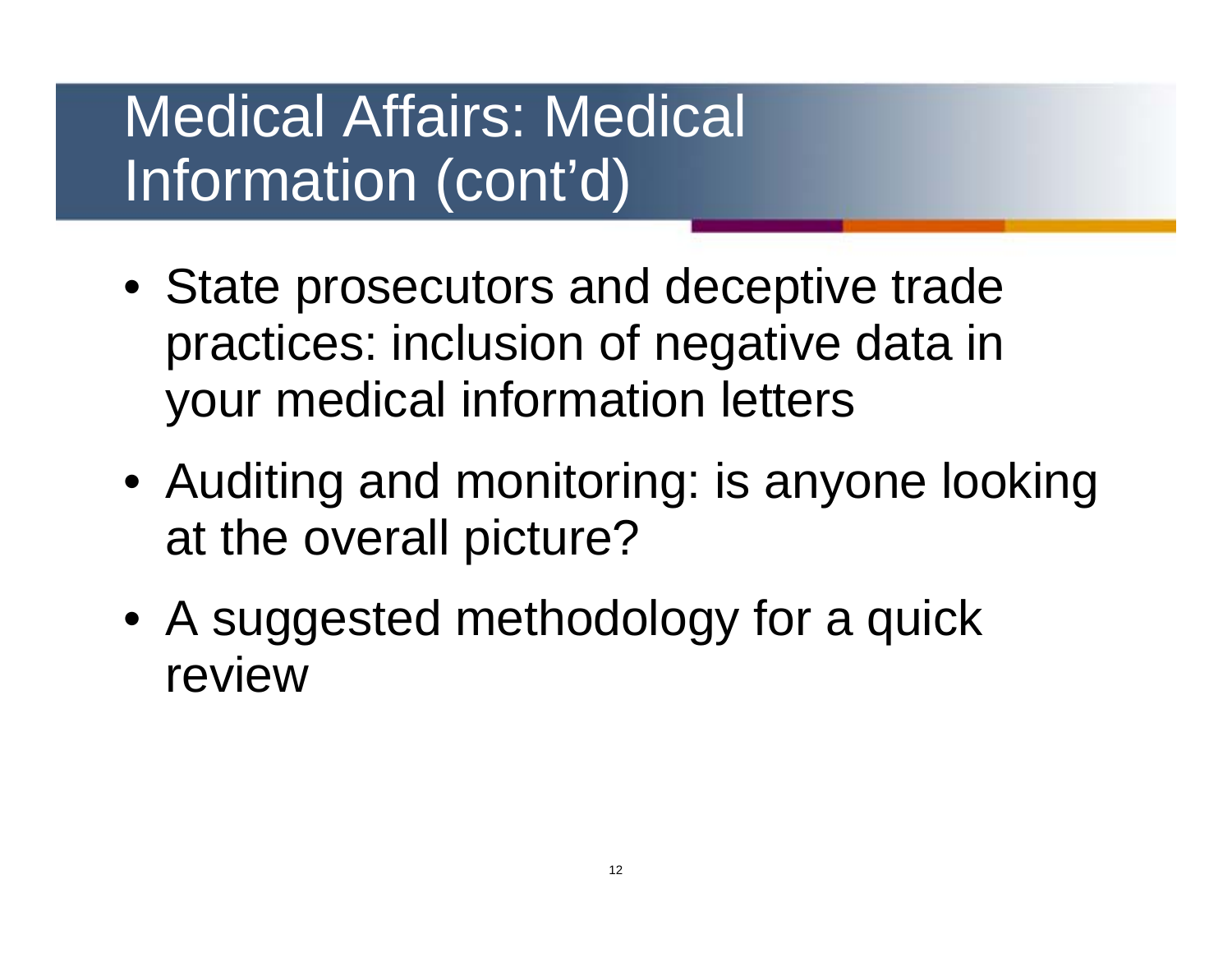## A question about pipeline presentations

My company's medical department:

- Makes pipeline presentations proactively to managed care organizations
- Makes pipeline presentations reactively to managed care organizations in response to unsolicited requests
- Does not make pipeline presentations to managed care organizations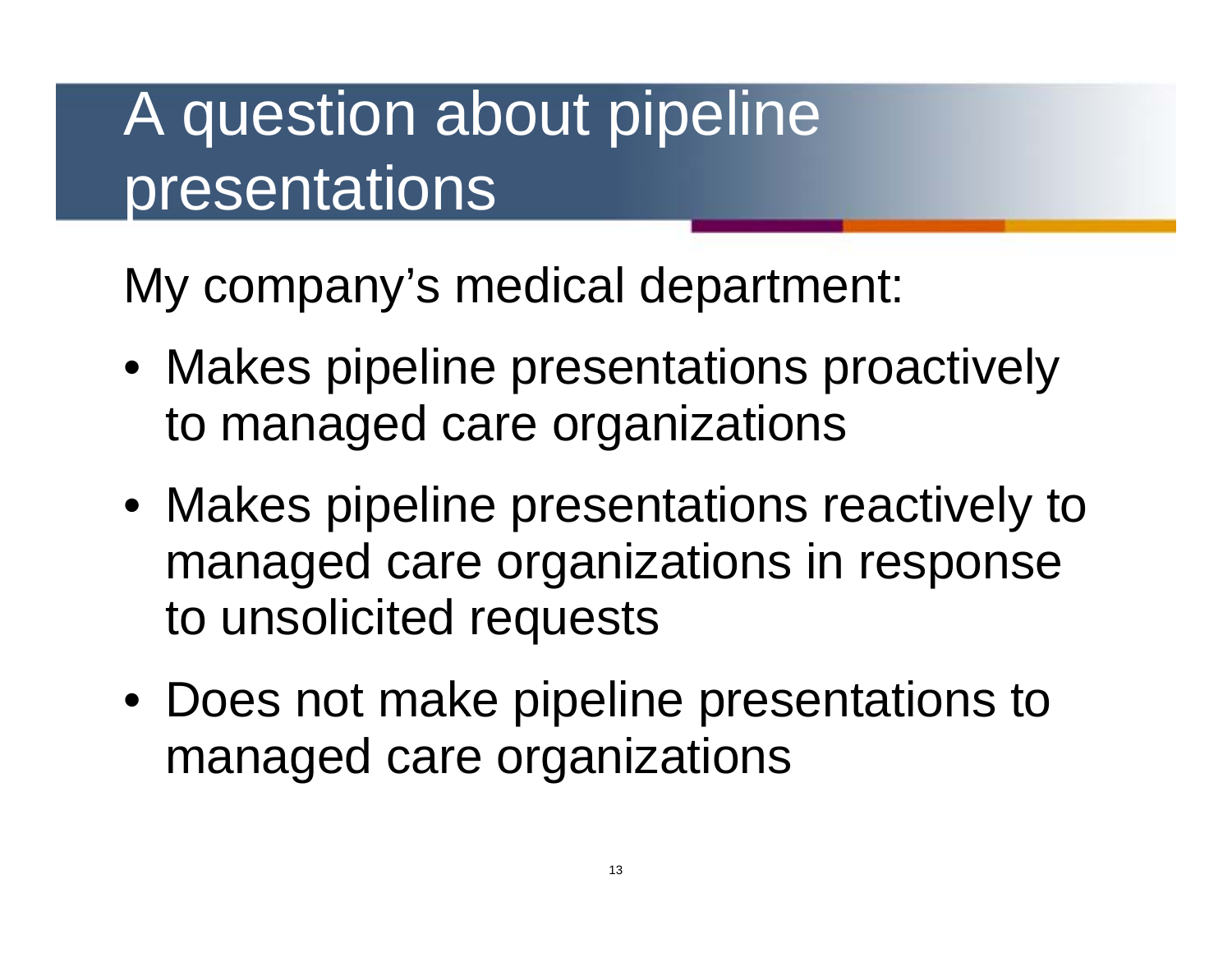## A question about formulary presentations

During the course of a P&T presentation:

- Our medical personnel are permitted to proactively present about off-label uses of our products
- Our medical personnel can respond to questions about off-label uses of our products
- Our medical personnel may not discuss off-label information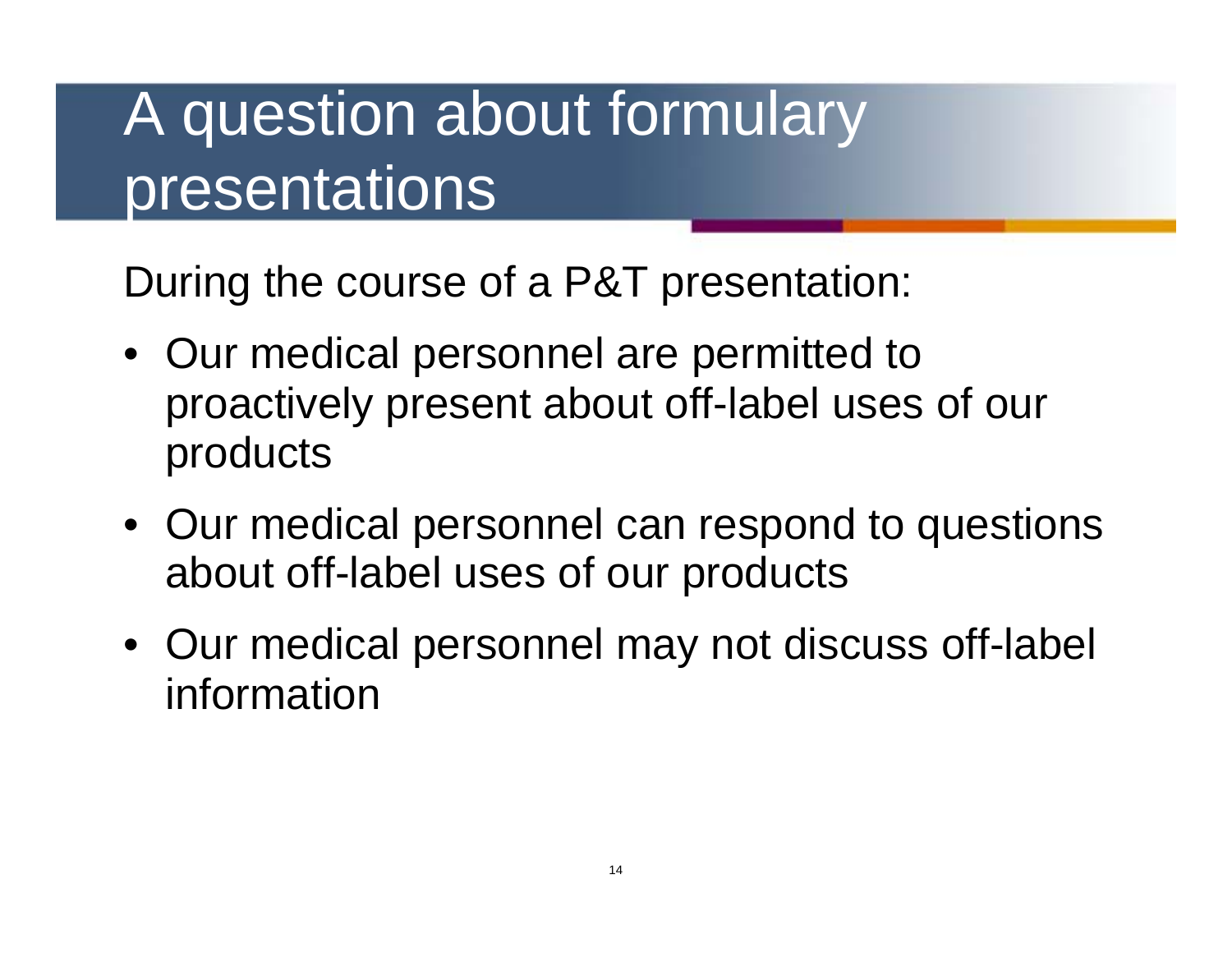## Medical Directors

- Appropriate functions and protocols for a Company's medical directors
	- Clinical trials?
	- Formulary presentations?
	- Promotional speaking?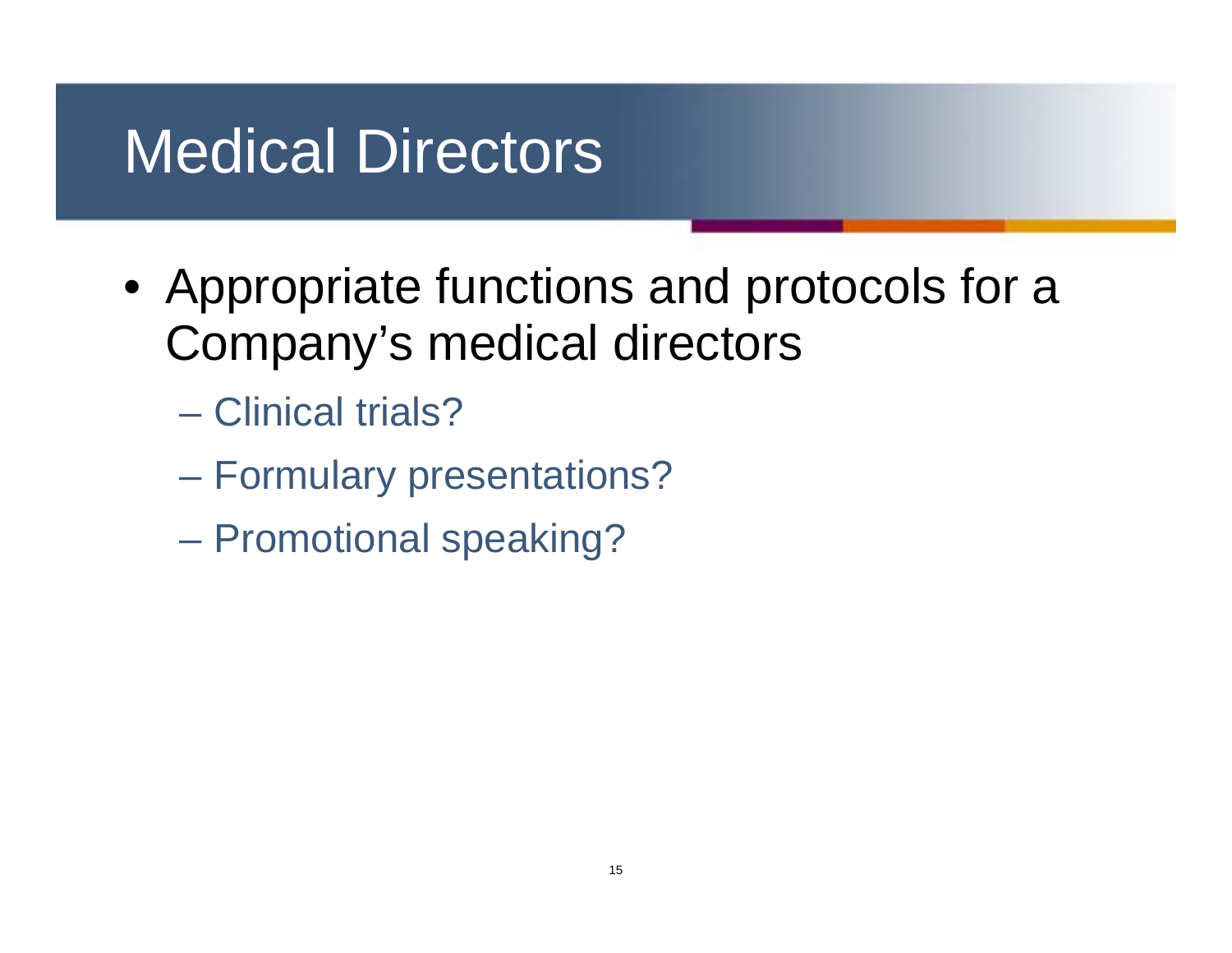# A question about the deployment of field medical personnel

Which best describes your company's use of MSLs:

- Proactive (visiting opinion leaders, making formulary presentations, carrying new safety information to doctors)
- Proactive and reactive (all the above, and responding to requests for information)
- Reactive only (deployed in response to requests for information only)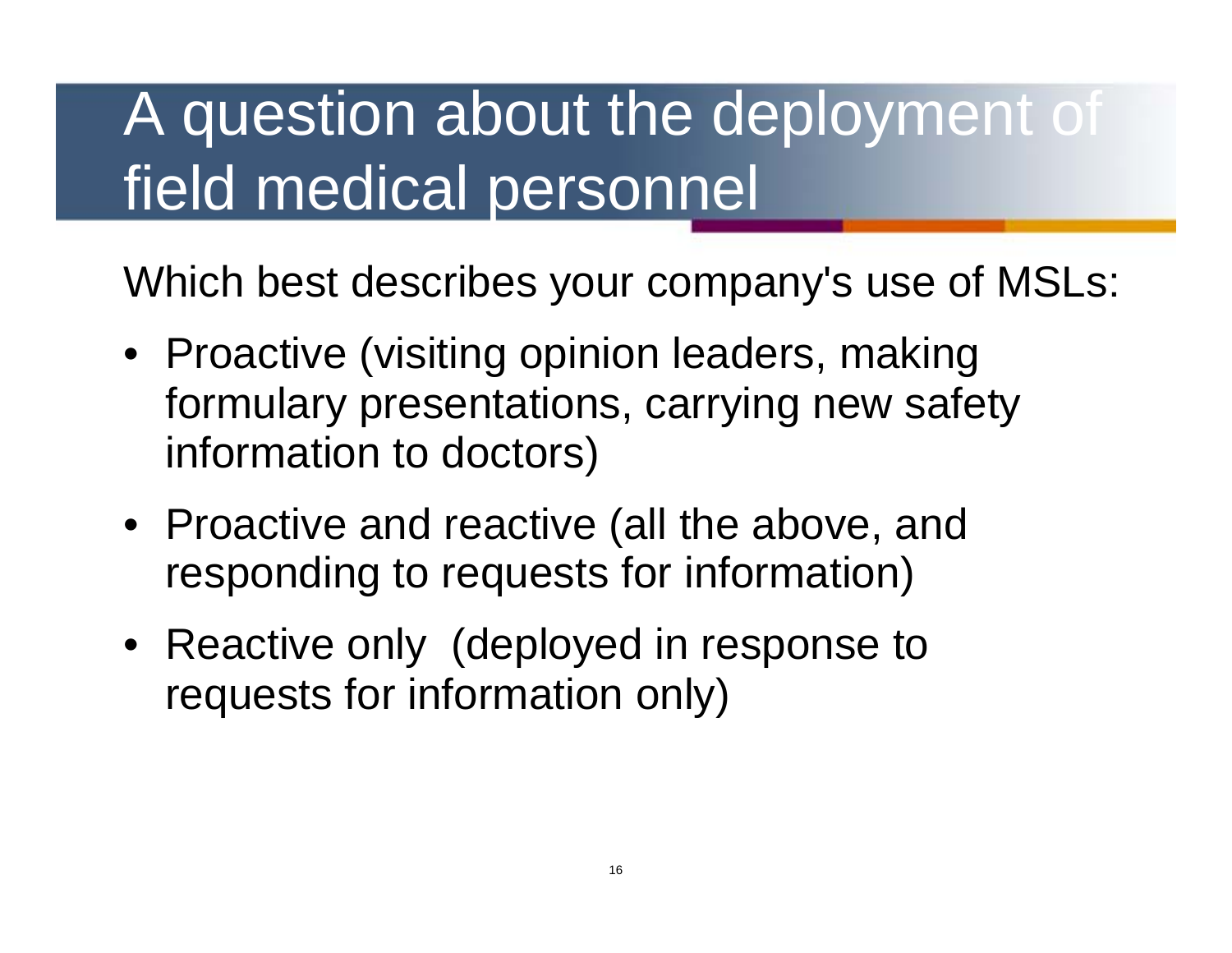#### Field Medical Affairs Representatives

What is the value of your MSL/MSM deployment?

- Pro-active deployment v. in response to an "unsolicited request"
	- What does proactive really mean?
	- Use in "disease state" education
	- Is fulfilling a request that the company provide medical updates "proactive" and inappropriate?
	- What about the provision of safety information?
	- Promotional use: necessarily inappropriate?
	- Role in dissemination of reprints and other data; what about updating information already given?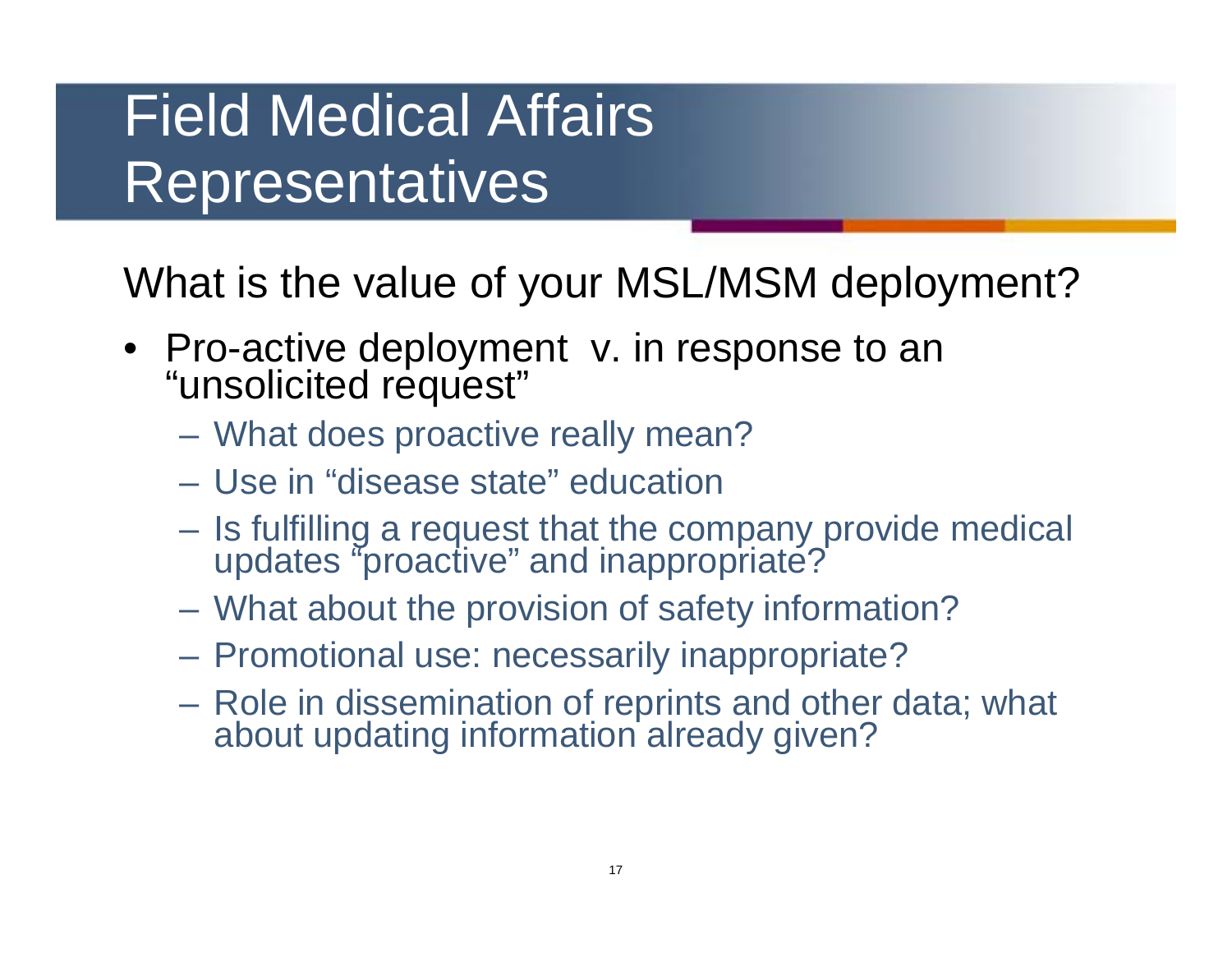#### Field Medical Affairs Representatives (cont'd)

- Is there a value in a reactive only model?
- Field Medical performance metrics:
	- Measuring activity versus value
	- The role of HCP surveys
- Field Medical and the corporate practice of medicine
	- Use of medical personnel to address side effects of treatment in certain classes of compounds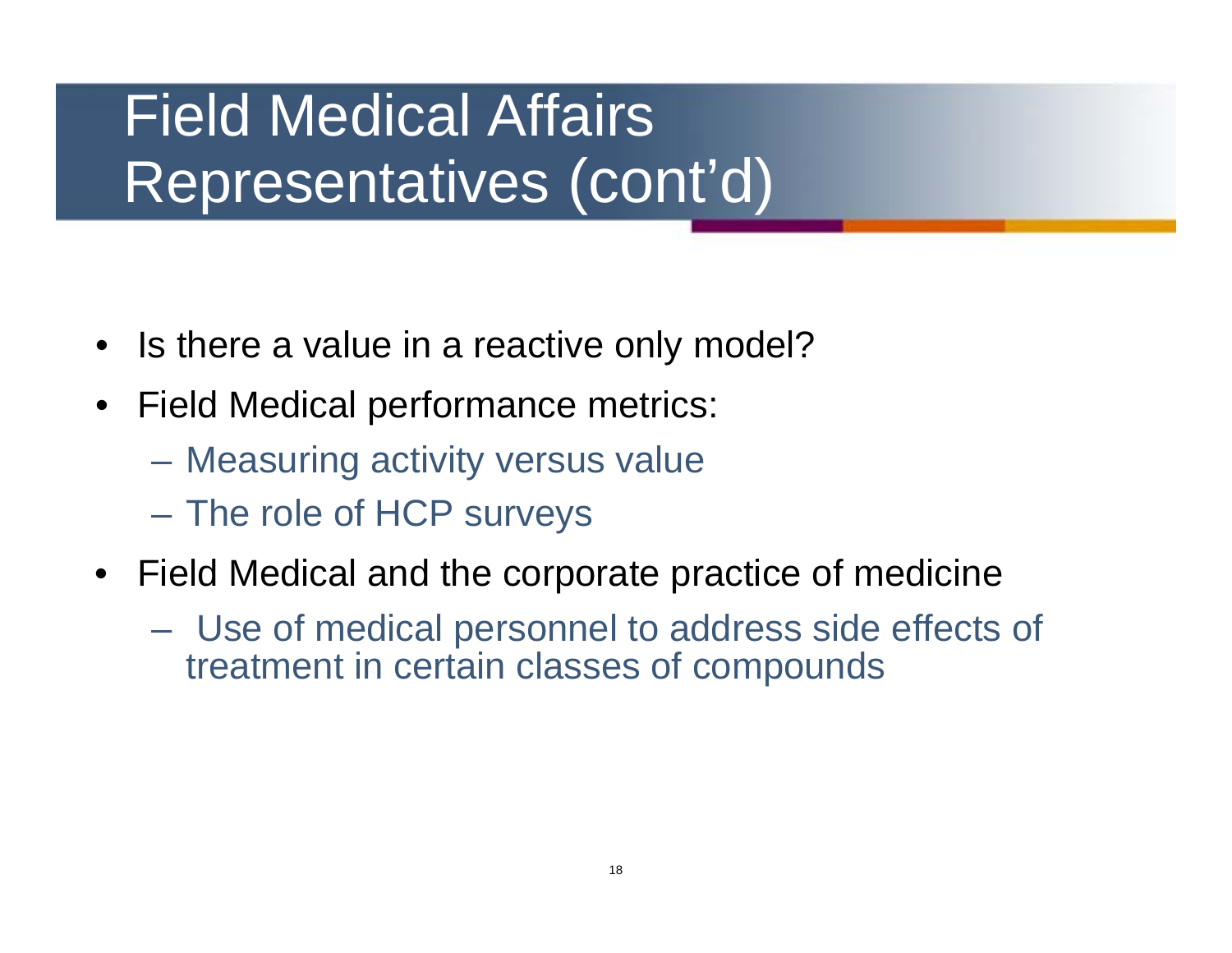## A question about profiling

Prior to launch of new products:

- My company's MSLs are deployed in physician profiling
- My company uses other field personnel to profile physicians
- My company does not profile physicians , but uses third party commercial services to obtain information about physicians, the populations they treat, and their specialties.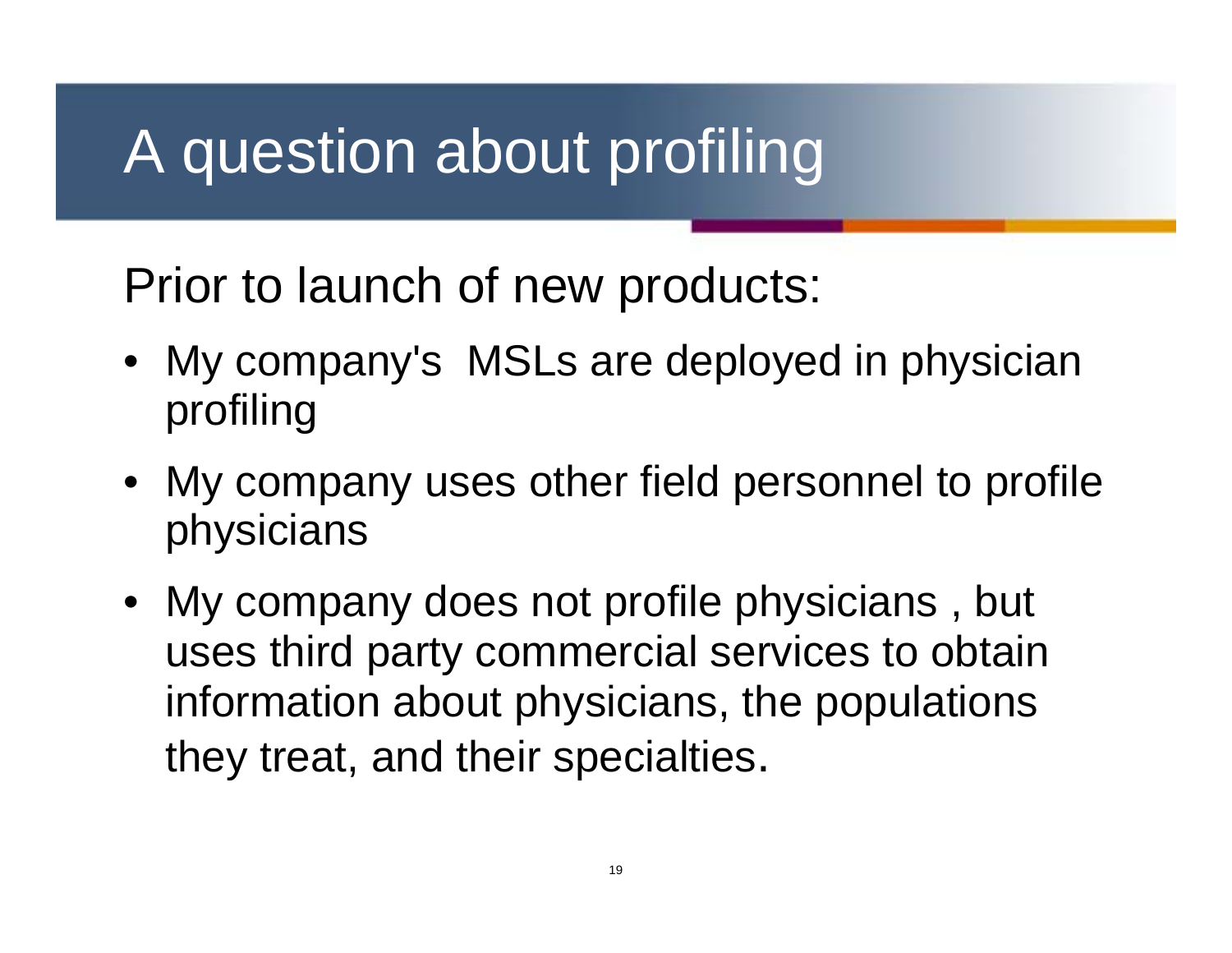#### Other current compliance issues with Field Medical personnel

- Physician profiling pre-launch
- Treatment of field medical personnel under DC registration requirements and also institutional requirements
- Interactions with sales force: trend towards curtailing interactions between medical and sales
	- Introductions
	- Training
	- Promotional programs
- Appropriate description of field medical objectives with KOLs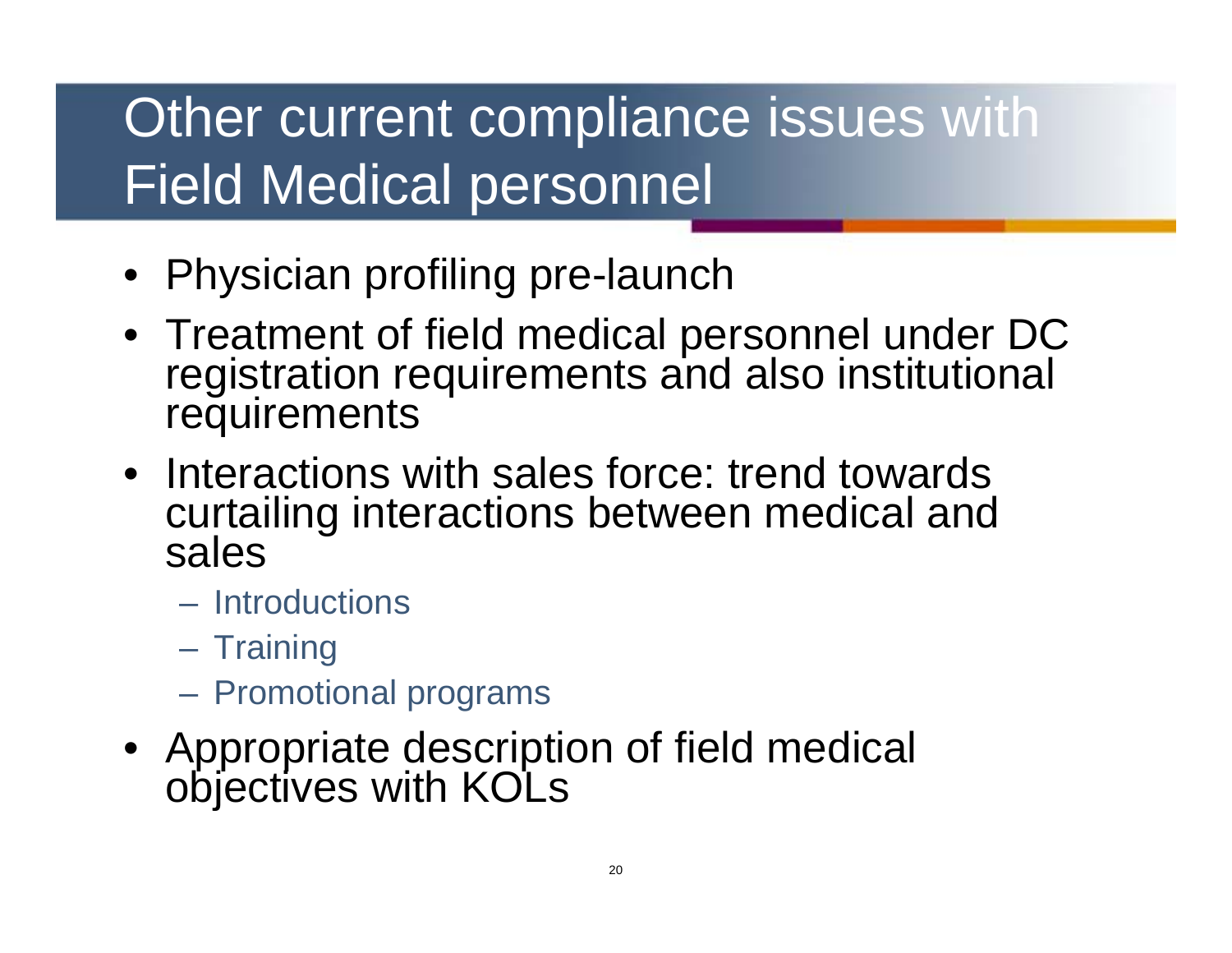#### Government Enforcement and Field Medical

- Concerns with field medical role expressed in recent CIAs
- Tracking of unsolicited questions and required monitoring of trends: how are companies complying?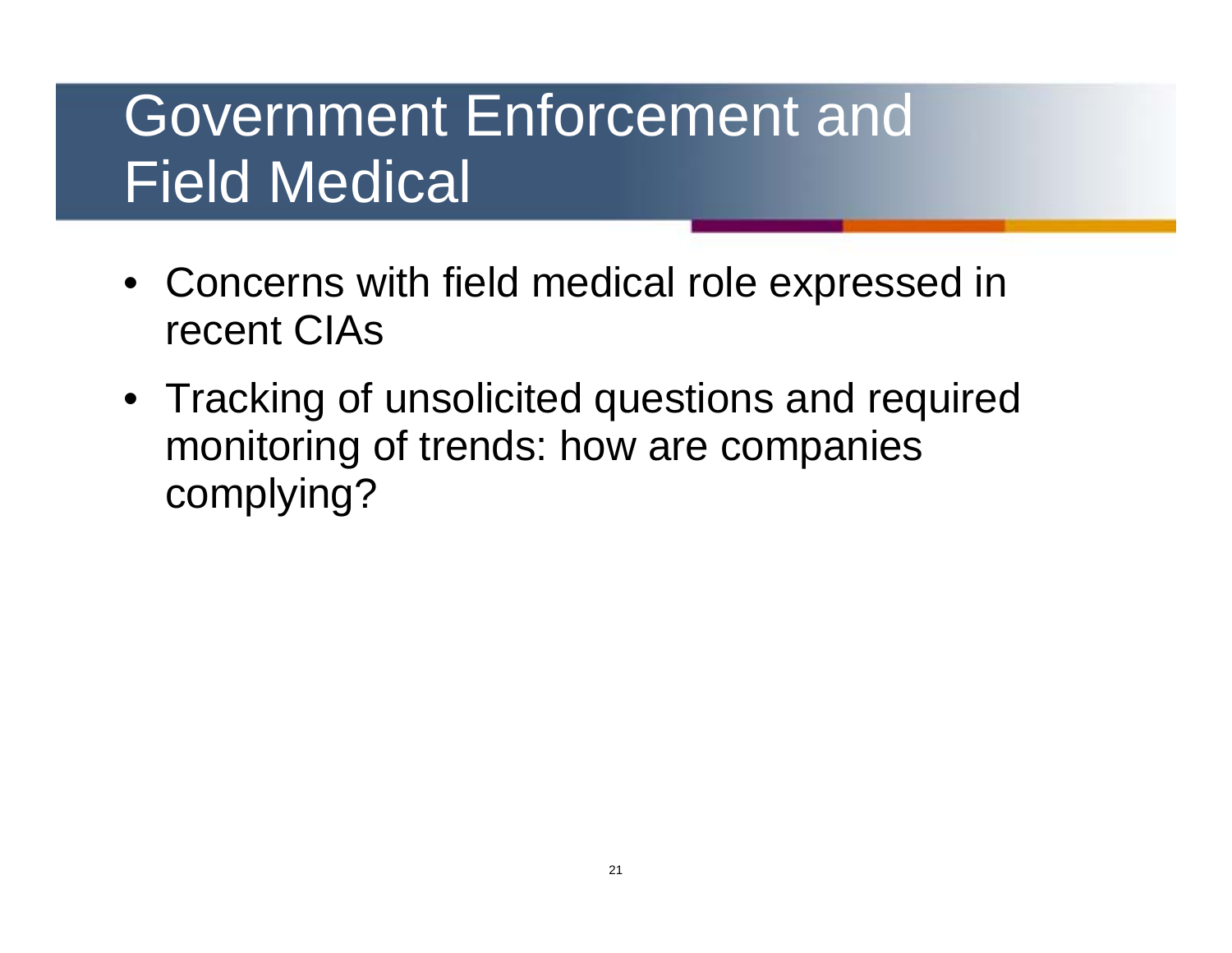## A question about grants and RFPs

Which answer best reflects the frequency with which your company issues RFPs for IME programs?

- Often
- On occasion
- Never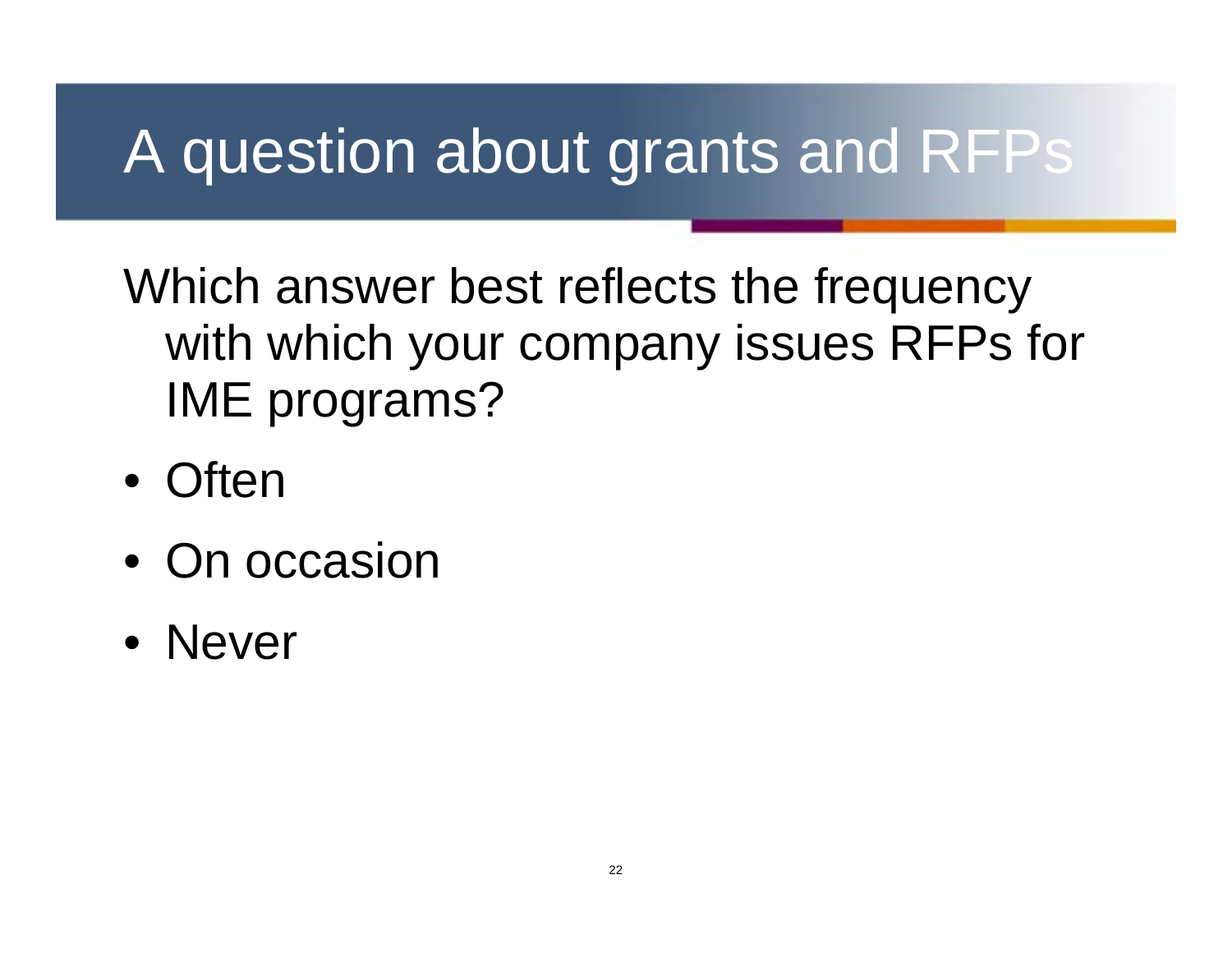#### Independent Medical Education

- Do RFPs continue to be appropriate?
- Lilly/Pfizer policy use only Academic (not for profit) medical education providers
- REMS requirements can they be incorporated into every IME, and if so, how to do so without controlling content: a practical suggestion to debate
- The advantages of IME supporters (manufacturers) conducting IME provider days
- Grants portals necessary because of state law tracking requirements/Sunshine laws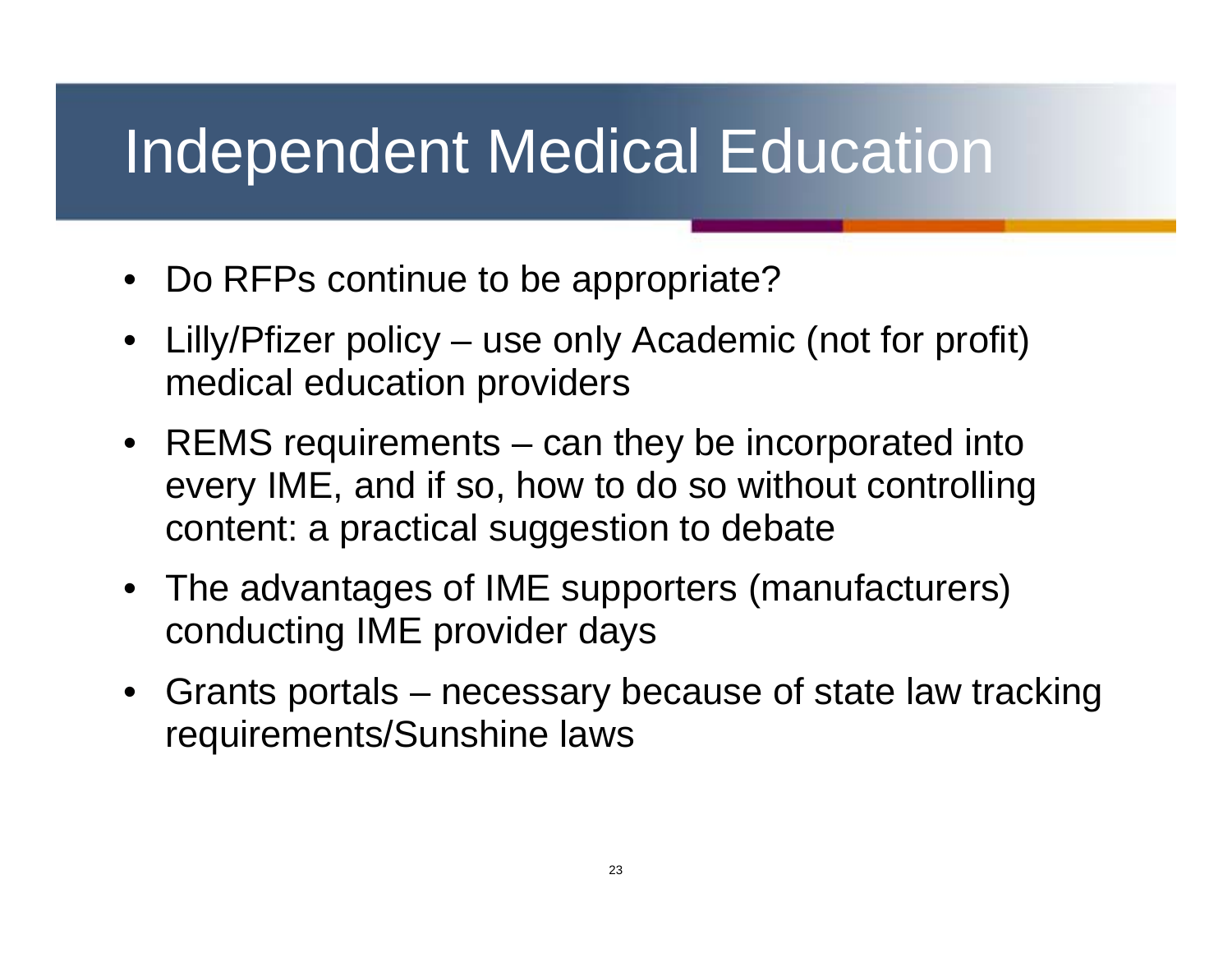#### Independent Medical Education

- How are we doing with the new paradigm of IME/CME (evolution from a model that included content review)?
- Any change in focus from product specific CME to CME that focuses on ranges of options, including non-pharmaceutical intervention?
- Recent academic recommendations: prospect for further change?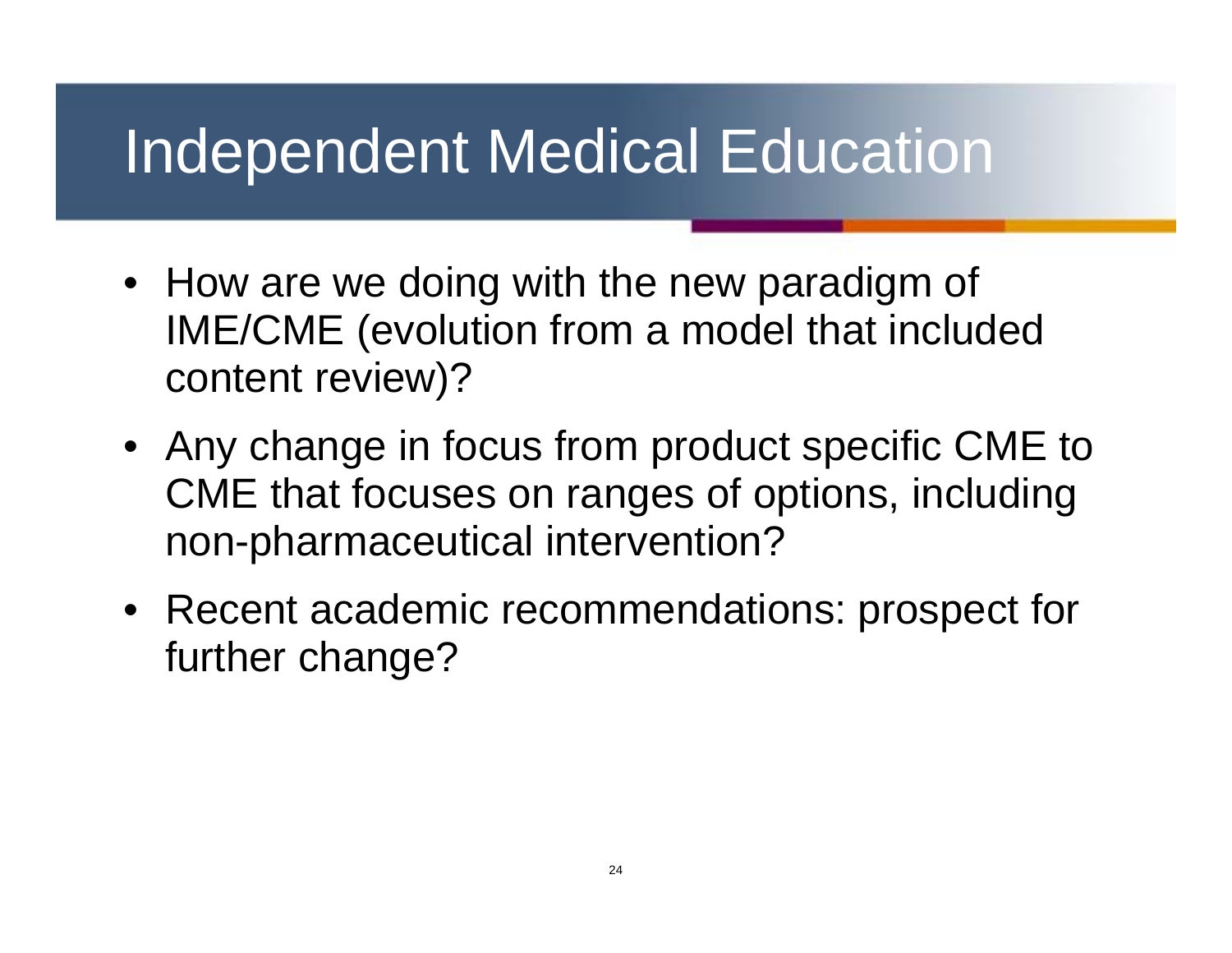#### A question about publications

In developing a publications strategy in my company :

- Marketing is part of the process and has a vote
- Marketing is part of the discussion but has no vote; Medical Affairs has final responsibility for decisions
- Medical Affairs is solely responsible
- **Other**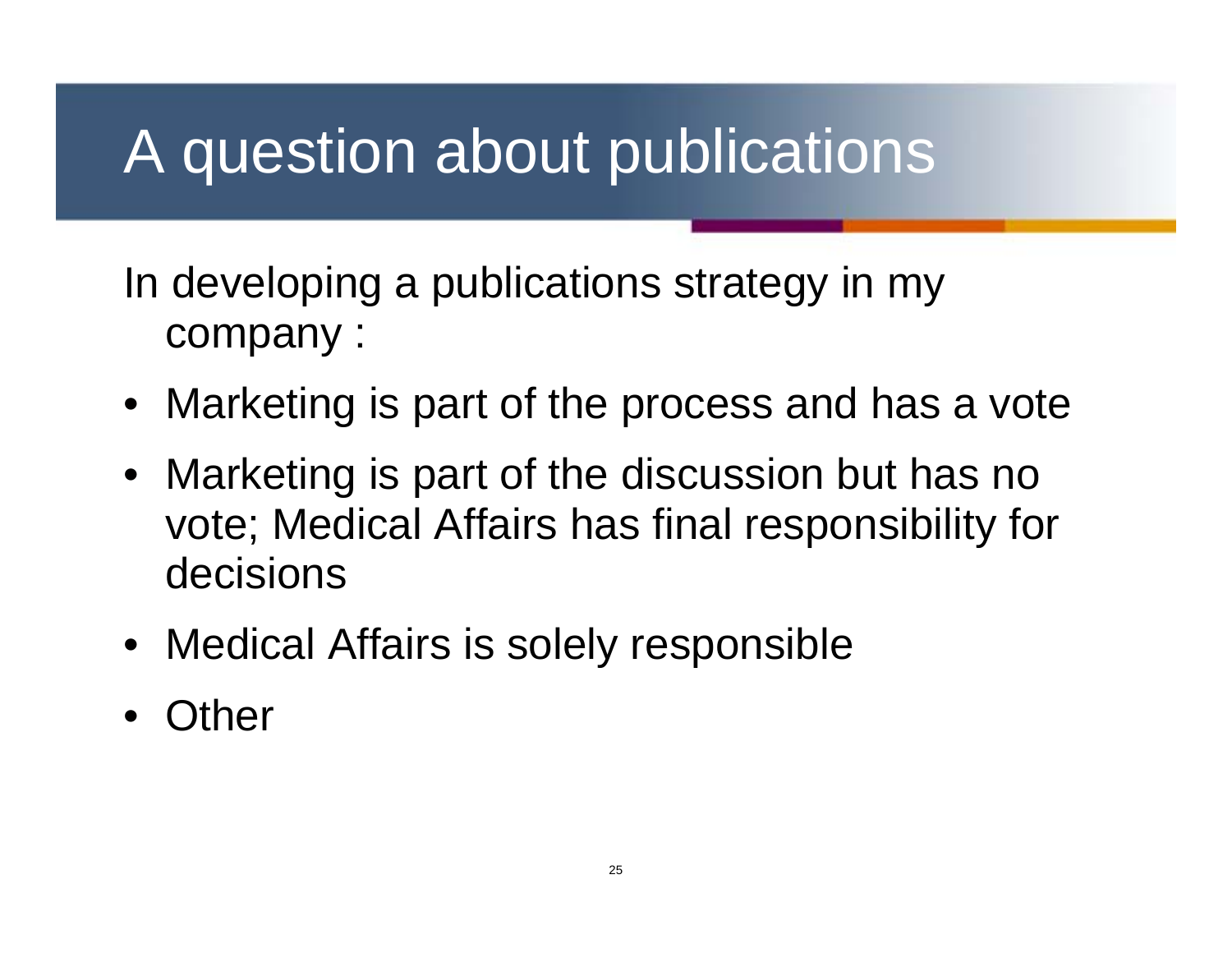## Medical Affairs: Publications

- Government enforcement focus in recent CIAs
- New ghostwriting issues
- Who reviews and what level of input is permissible?
- Auditing of biostatistics and other data provided to authors